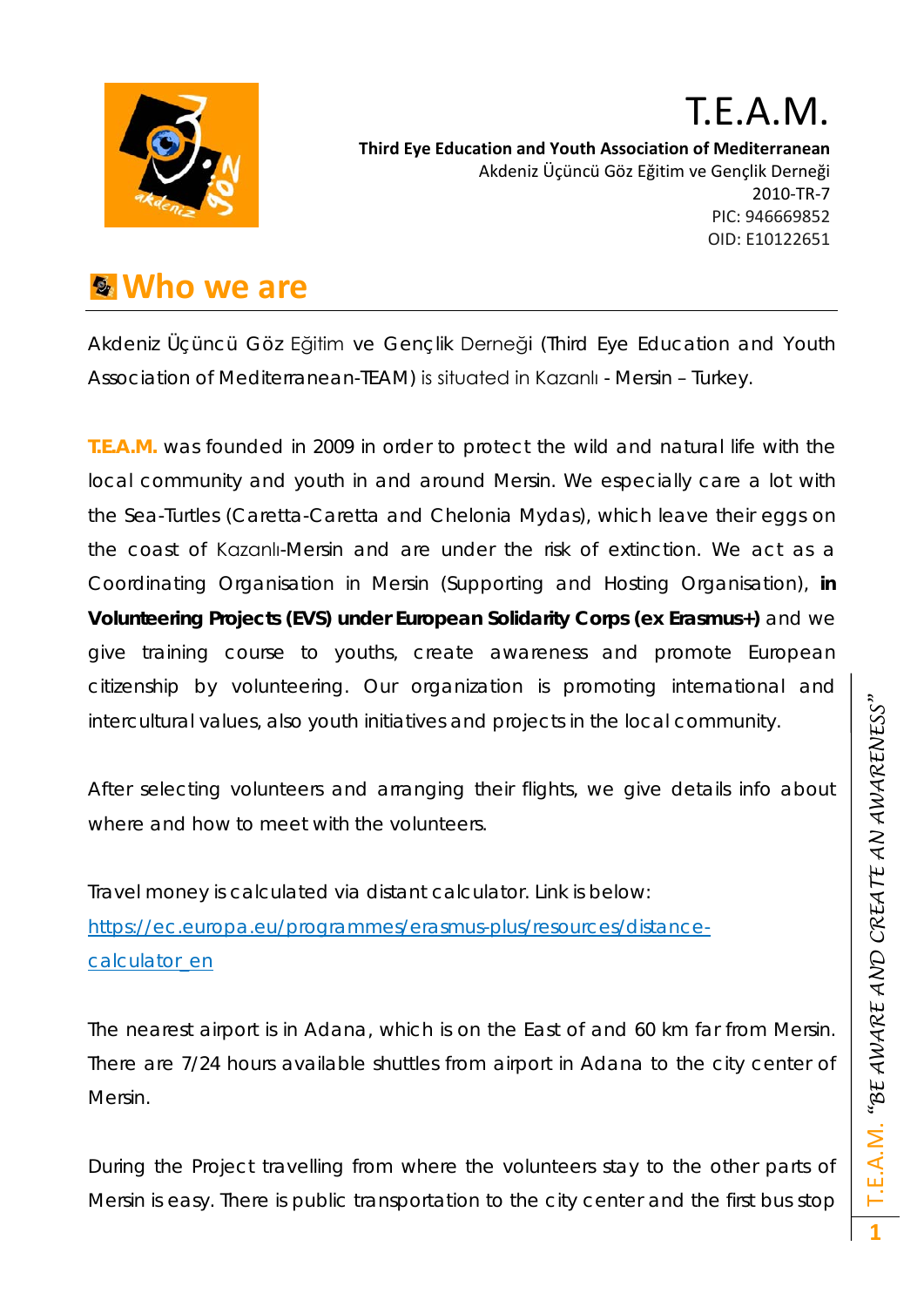is located just in front of the flats where the volunteers are accommodated. The schedule of the buses are in every 10 minutes during the weekdays and in every 15 minutes during the weekends. The last bus from the center is at 23:00.

**Mersin** is a city of culture and tourism that is frequently visited with its beaches, bays and gulfs and historical and various religious sites on the Mediterranean coast which is 321 kilometers. Mersin has a Mediterranean climate which means summers are hot and humid, winters are cold and rainy. In accordance with the Mediterranean climate in the region, usually oranges, tangerines, lemons, bananas, peppers, tomatoes are grown.

**Kazanlı** is a small town which belongs to Mersin and 15 km far from Mersin city centre. Today, the most important economic activity of the town is agriculture. In the surrounding fertile soils, horticulture and greenhouse cultivation are carried out. The coast of Kazanlı is the spawning area of two species of sea turtles in the Mediterranean. These turtles are green turtle (Chelonia mydas) and loggerhead (Caretta caretta). Both species are classified as endangered (EN) in the red list issued by the World Conservation Union (IUCN). The main spawning area of the green turtles in which the spawning areas are very limited is the coast of Kazanlı. On the other hand, Kazanlı coast is an important spawning area for Caretta Carettas that lay eggs in various bays along the Mediterranean coastline.

The turtles' season is between May and October so in the rest of the time we give more attention to create awareness about environmental protection, recycling, reusing, reducing among youth and children via theatrical plays, games, flash mobs, etc depending on our groups' creativity. One of the most important priorities for the project is the promotion of active citizenship spirit, the empowerment of voluntarism and of the spirit of collaboration and solidarity to youth groups.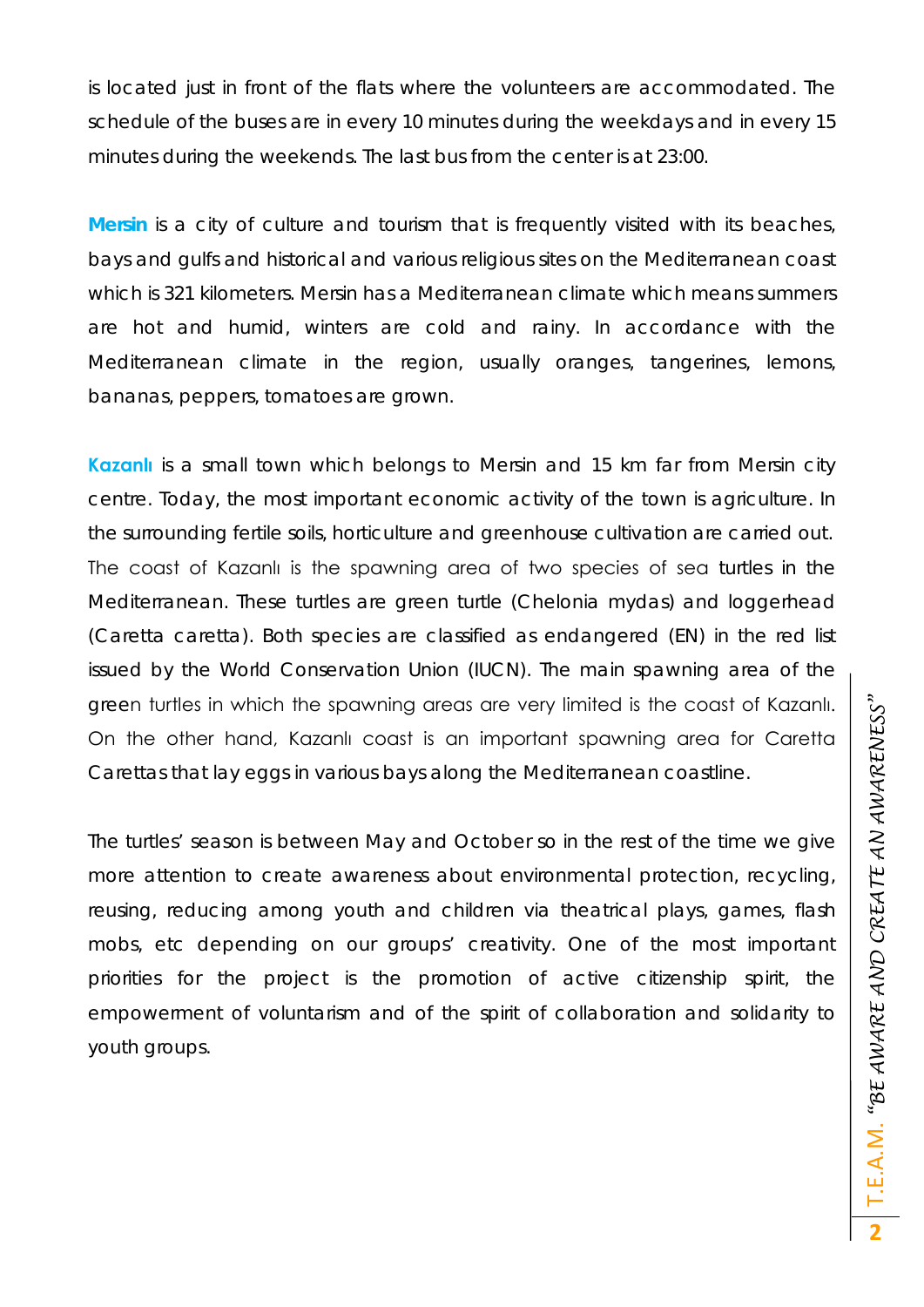### **What we do**

Activities from the weekly program:

-Meeting with mentors and project coordinator discussion - briefing

#### **-Cleaning the coast where turtles lay their eggs (the main activity for 12 months)**

-Preparing media about environmental protection

-Turkish Language support

-Meeting with local people and informative activities about environment -Informative workshops - creating awareness about environmental protection, recycling, reusing, reducing among youth and children via theatre play, games, flash mobs depending on our groups' creativity.

**During Turtle Season, the volunteers are cleaning the beach in the late afternoon and walking along the beach at nights in order to monitor and protect the Mama and Baby sea-turtles from the predators such as dogs, crabs, etc.**

**There are two kinds of activities for summer and winter season;**

**Summer activities** *(From May to October)***;** The volunteers protect the mama turtles (from the dogs mostly) all night long by dividing into two groups at the beach. There are two groups in the night shift and usually determined by the numbers of volunteers via lottery. First group's working hours are between 10:30-3:30 and second group's working hours are between 00:30-5:30 (working hours may vary with time).

Later, the baby turtles starts hatching. The volunteer's mission is to find the baby turtles who are heading to opposite direction to the sea because of the artificial lights and collect them in the boxes for the purpose of saving them from the other animals which are not in the food chain of the turtles such as cats, dogs, snakes, birds, etc. After releasing the baby turtles to the sea by using torches to make them find their way into the sea. In other words for being a light to them.

#### *"Turtles never say thank you, you should have your own motivation."*

Cleaning the beach where the turtles lay their eggs and Turkish lesson continue all year long.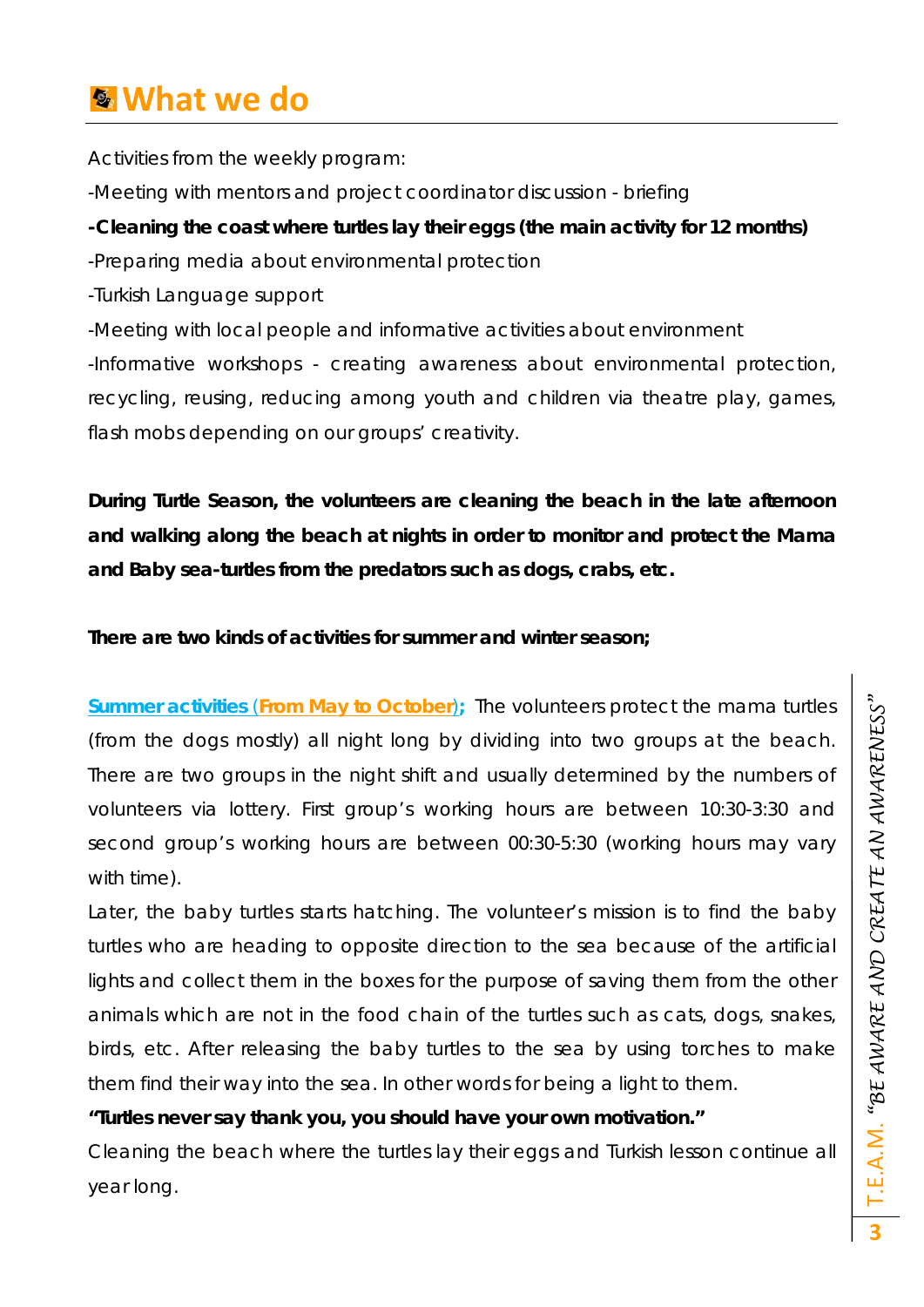**Winter activities** *(From October to May)***;** when the baby turtles finish hatching and reaching to the sea, the winter activities start. Our volunteers keep cleaning the beach on weekdays. Beside this, one day is turkish lesson class and they also do workshops on weekdays. Workshops are about the activities for raising awareness about environmental protection, life circle of sea turtles, 3R (reuse-reduce-recycle) etc. And they are raising awareness mostly in public, in middle-high schools and in kindergardens. For the middle and highschools they are having presentation in English (if there are language classes, they usually have priority) and for kindergardens, volunteers perform theatre. Subject is still about environment and it depends on the group's creative capacity. And sometimes we are making events with kids from schools, municipality and with the other local organizations and we are cleaning the Kazanlı beach together. In this case, the people that we are trying to make more aware about environment protection experience on the field with our european volunteers.

If there is a chance, we visit the recycling factory and turtles hospital in Mersin.

The volunteers will be active in the project for 35 hours per week (language lessons are the part of it). Arrival and departure days do not make the part of volunteering time. The volunteering schedule may also vary with time – some periods will be more busy, and some will be much more flexible. During the planning of the activities the volunteer has to build up together with the host organization.

### **Food and Accommodation**

Food and accommodation will be covered by the Turkish National Agency. Travel costs are covered by the Turkish National Agency according to the EU distance calculator.

The volunteers have budgets for the shops for food and common needs for the flat. Shops consist of supermarket, butcher, organic shop and greengrocery. Budgets are combined by each volunteer's food money all together. If some volunteers want to use their budget for food separately (vegetarians, vegans etc.)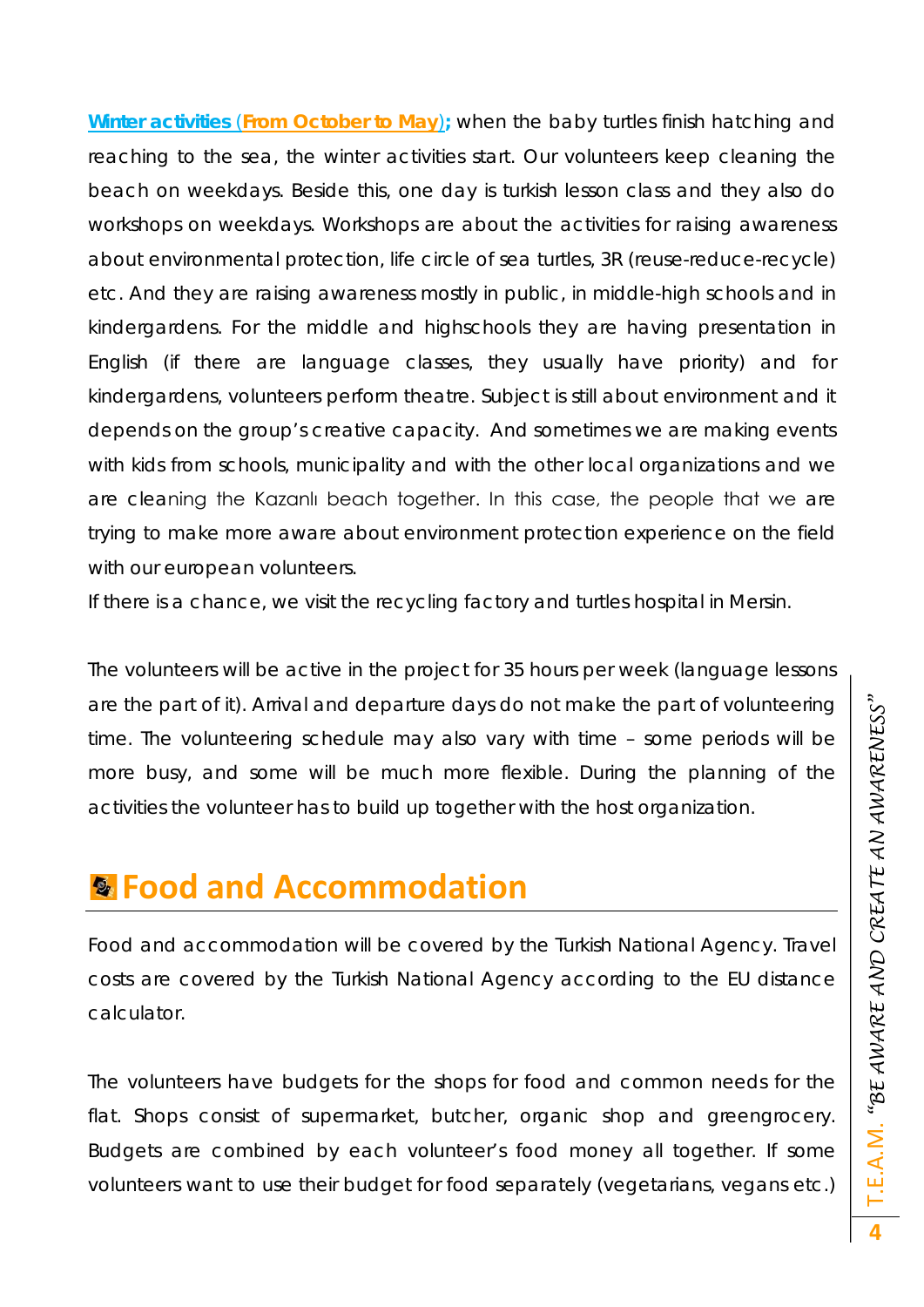they can. The volunteers are responsible to cook their meal 2 by 2 on each weekday for the entire group.

Volunteers will be accommodated in 2 flats and share the common space and the bedroom mostly four people in one room. The flat is situated near the project area and has double bedrooms, kitchen, living room and all other facilities. There are mainly sufficient materials in the flat. It is a good chance for volunteers to live in a multinational team and share their own cultures with each other. They can improve themselves to understand and respect for cultural differences more, also for improving communication skills in English, Turkish and more.

#### **Pocket Money**

Pocket money is calculated 4€ per day. It is given on a weekly/monthly basis.

# **Language Support**

We provide Turkish language lesson training; a total of 3 hours per week, which include vital language features which a volunteer will need to communicate with the local people easily and smoothly especially when he/she sets out for any activity in downtown, city center or other places where he/she would like to go. Learning a nation's culture starts with learning the language of that nation. So that this lesson provide you to learn Turkish culture also.

## **Intercultural Evenings**

The volunteers are kindly asked to present their own cultures – national, regional, personal or any kind of culture they feel represents them! These presentations should be interactive.This means that all options are possible. A culture may be presented by a song, a game, a story, a poem, a dance, Power Point, video, some typical drinks or food, etc. The volunteers may bring pictures, music or anything which they consider to be helpful to present their culture. There will be a computer and data projector available.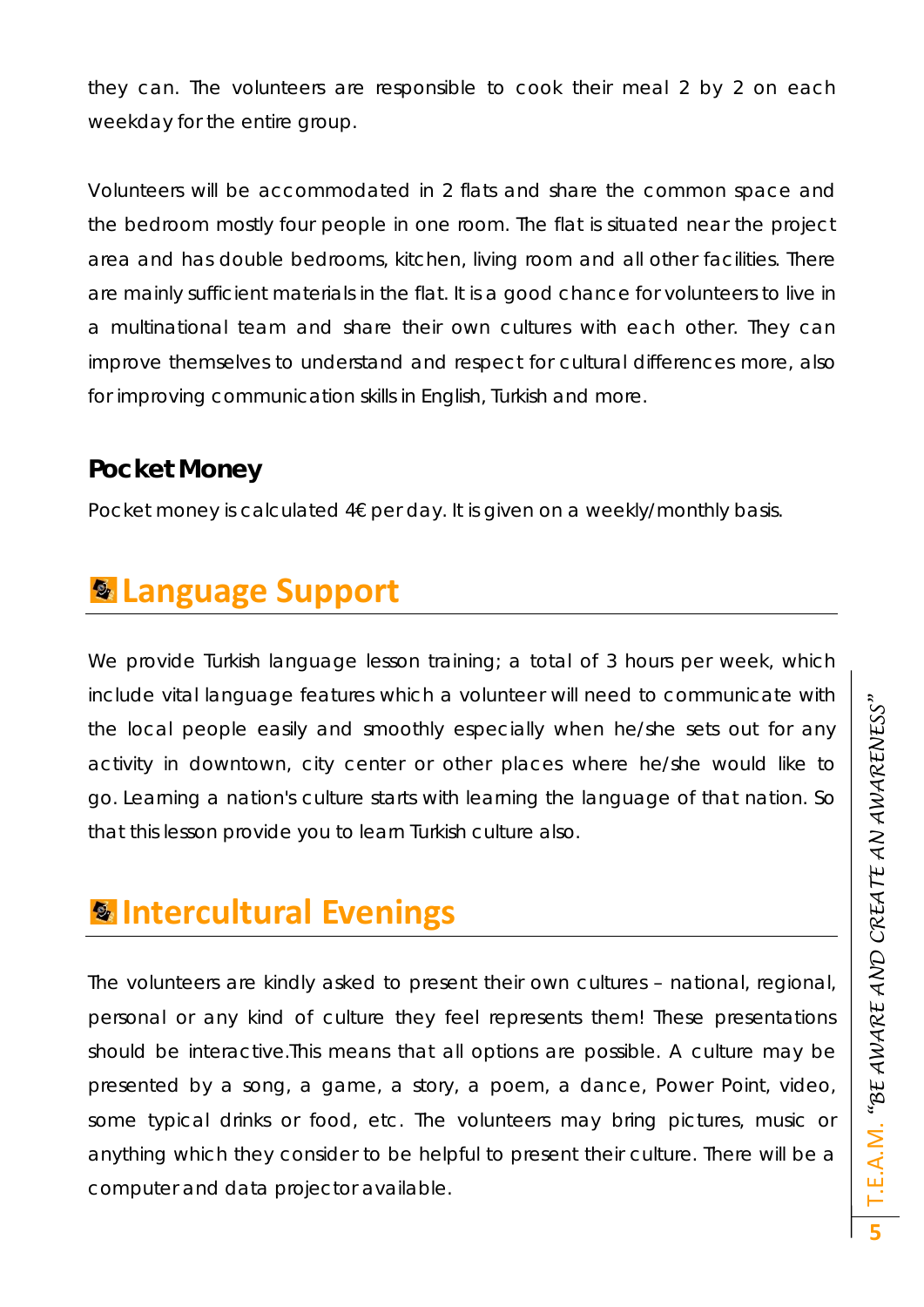### **Expected Learning Outcomes**

**Volunteering Projects** are based on the principals of non-formal education. This gives learning opportunities outside schools, universities, and other similar institutions.

Without doubts, the volunteer will learn a lot throughout the project period, and sometimes about the things he/she could not even expect from the beginning. In order to make the volunteer's learning as efficient as possible, he/she has to take the responsibility for it, and to put clear aims, about what he/she wishes to learn, and how to achieve it.

The volunteers will be supported in following and evaluating their own learning process that will result in **Youthpass certificate**, which is recognized throughout Europe. Youthpass certificates will be filled by the volunteers themselves via evaluating their own achievements on competences. We highly recommend our volunteers to read the contract carefully which will be sent by the sending organization after being selected.

We deeply wish to let this **Volunteering Projects** place open for young people with a strong motivation to be a volunteer, and to continue after their **Volunteering Projects** to be volunteers in their life and hopefully keep in touch with our organization and their sending organization.